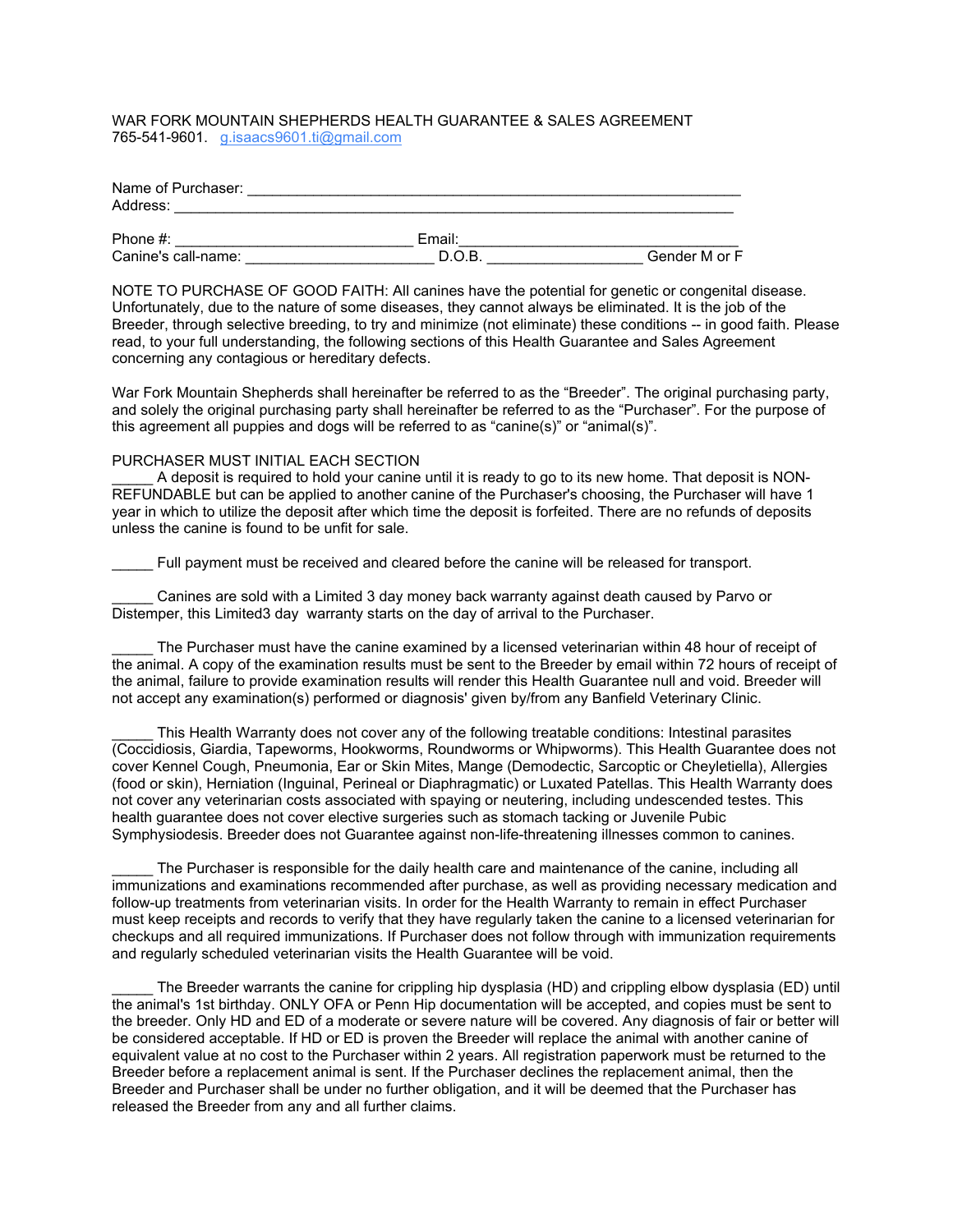The Breeder warrants the canine to be free of genetically induced Degenerative Myelopathy (DM). All breeding stock has been tested and found not to be at risk, therefore offspring will not be at risk.

In the unlikely event of the death of the canine before it's 6 months of age to a congenital defect, the Purchaser will be responsible for having a full necropsy performed to determine cause of death. If a congenital defect is proven the Breeder will replace the animal with another canine of equivalent value at no cost to the Purchaser, it could take up to 2 years. All registration paperwork must be returned to the Breeder before a replacement animal is sent. If the Purchaser declines the replacement animal, then the Breeder and Purchaser shall be under no further obligation and it will be deemed that the Purchaser has released the Breeder from any and all further claims.

This Health Warranty is forfeited if the canine is fed a raw or homemade diet during the 1st year of life, puppies must be fed an age appropriate premium brand Large Breed Puppy food or a food labeled "Suitable For All Life Stages Including Breeds Over 60 lbs for the first year.

It is understood that the canine being purchased will come with limited AKC registration and not to be used for breeding. Unless otherwise agreed, there is no guarantee that the canine will be suitable for breeding or showing as an adult. At no time shall the canine be breed.

No warranty is made regarding the disposition, conformation, temperament, size, weight, color, markings or breeding ability of the canine. No warranty is made as to the speed with which the canine will house train or train in any other capacity. No warranty is made for any other traits that may develop as the canine matures. Health Warranty is null and void if the canine is used for breeding before this warranty expires (canines 1st birthday).

The purchaser understands that German Shepherd ears occasionally need assistance in standing, this may require taping or forms. Breeder is able to provide guidance to accomplish this but ultimately it is the Purchaser's responsibility to be diligent, the breeder is not liable for ears that are not posted properly.

The Breeder is always willing to accept a canine back in any event (allergy, Landlord/Tenant issues, marital or adjustment problems, relocation, etc) but will not offer any monetary refund. If the Purchaser must return the animal for any reason, it will be on a surrender basis only with no refund, Breeder will help purchaser re-home the animal if needed. The Breeder is not obligated to help rehome or take back any animal that has become aggressive or dangerous.

The Breeder makes all transportation arrangements. Sometimes travel arrangements are delayed due to temperature restrictions, weather, logistics, mechanical failure or other unforeseen events. The Breeder shall not be liable directly or indirectly for any delays which may cause inconvenience or financial loss, nor shall the delay be cause for cancellation. The Breeder will collect all transportation fees from the Purchaser at the time of the purchase. Transportation costs are non-refundable.

The value of the canine for the purpose of this Health Warranty and Sales Agreement is solely the original purchase price of the canine and does not include transportation costs, health certificate, medical bills or any additional costs declared by the Purchaser. Transportation costs cannot be refunded.

The Breeder reserves the right to refuse, terminate or suspend this sale at any time if the Breeder deems the transaction is not in the best interest of the animal. In this case all monies will be refunded to the Purchaser in a timely fashion.

In the event of any litigation pertaining to the canine covered by this Health Warranty and Sales Agreement, both the Breeder and the Purchaser shall assume exclusive responsibility for their own attorney's fees and costs. This Health Warranty and Sales Agreement is hereby entered into exclusively and wholly executed in the State of Kentucky and litigation arising from any possible breach of this Health Warranty and Sales Agreement shall be exclusively adjudicated in the County of Jackson County, in the State of Kentucky, exclusively under Kentucky law. All parties hereby submit themselves to the exclusive jurisdiction of said courts. Should any provision of this agreement be held invalid, illegal or unenforceable, the remaining provisions shall not be affected.